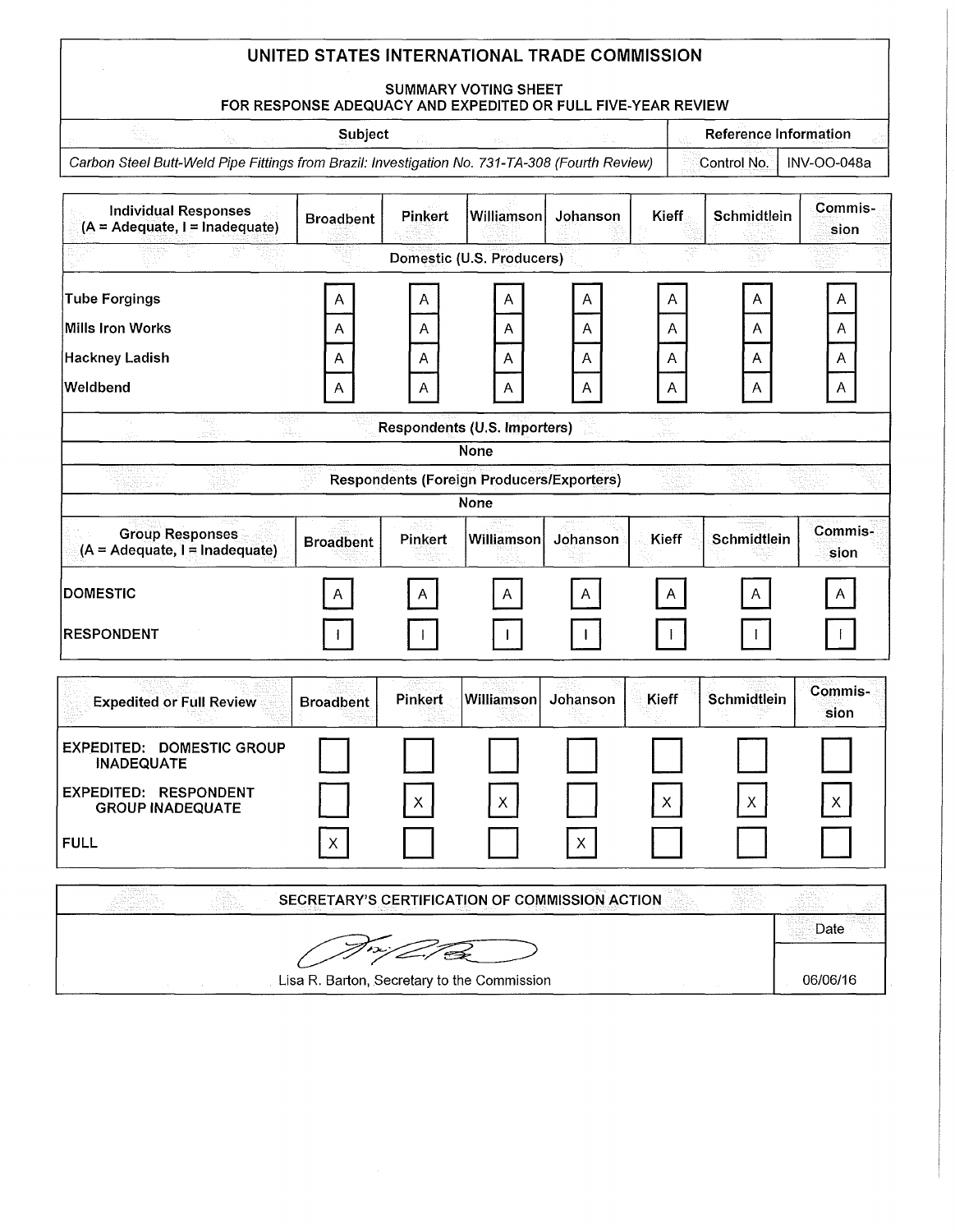### **SUMMARY VOTING SHEET**

## **FOR RESPONSE ADEQUACY AND EXPEDITED OR FULL FIVE-YEAR REVIEW**

**Subject Subject Reference Information** 

Carbon Steel Butt-Weld Pipe Fittings from China: Investigation No. 731-TA-520 (Fourth Review) **Control No. | INV-OO-048b** 

**06/06/16** 

| <b>Individual Responses</b><br>$(A = Adequate, I = Indeeduate)$          | <b>Broadbent</b> | <b>Pinkert</b> | <b>Williamson</b>                                | Johanson       | <b>Kieff</b> | Schmidtlein | Commis-<br>sion |
|--------------------------------------------------------------------------|------------------|----------------|--------------------------------------------------|----------------|--------------|-------------|-----------------|
|                                                                          | unda Dun         |                | Domestic (U.S. Producers)                        |                |              |             |                 |
| <b>Tube Forgings</b><br><b>Mills Iron Works</b><br><b>Hackney Ladish</b> | A<br>A<br>A      | Α<br>A<br>A    | Α<br>A<br>Α                                      | A<br>A<br>A    | Α<br>Α<br>Α  | Α<br>Α<br>A | A<br>Α<br>Α     |
| Weldbend                                                                 | A                | A              | A                                                | $\overline{A}$ | A            | Α           | A               |
| χÿ<br>agilê                                                              |                  |                | Respondents (U.S. Importers)                     |                |              |             |                 |
|                                                                          |                  |                | None                                             |                |              |             |                 |
|                                                                          |                  |                | <b>Respondents (Foreign Producers/Exporters)</b> |                |              |             |                 |
|                                                                          |                  |                | <b>None</b>                                      |                |              |             |                 |
| <b>Group Responses</b><br>(A = Adequate, I = Inadequate)                 | <b>Broadbent</b> | <b>Pinkert</b> | Williamson                                       | Johanson       | <b>Kieff</b> | Schmidtlein | Commis-<br>sion |
| <b>DOMESTIC</b>                                                          | A                |                | A                                                | A              | A            |             |                 |
| <b>RESPONDENT</b>                                                        |                  |                |                                                  |                |              |             |                 |
| <b>Expedited or Full Review</b>                                          | <b>Broadbent</b> | Pinkert        | Williamson                                       | Johanson       | Kieff        | Schmidtlein | Commis-<br>sion |
| <b>EXPEDITED: DOMESTIC GROUP</b><br><b>INADEQUATE</b>                    |                  |                |                                                  |                |              |             |                 |
| EXPEDITED: RESPONDENT<br><b>GROUP INADEQUATE</b>                         |                  | X.             | X.                                               |                | X.           | Х           | х               |
| <b>FULL</b>                                                              | X                |                |                                                  | $\pmb{\times}$ |              |             |                 |
|                                                                          |                  |                | SECRETARY'S CERTIFICATION OF COMMISSION ACTION   |                |              |             |                 |
|                                                                          |                  |                |                                                  |                |              |             | Date            |

**Lisa R. Barton, Secretary to the Commission**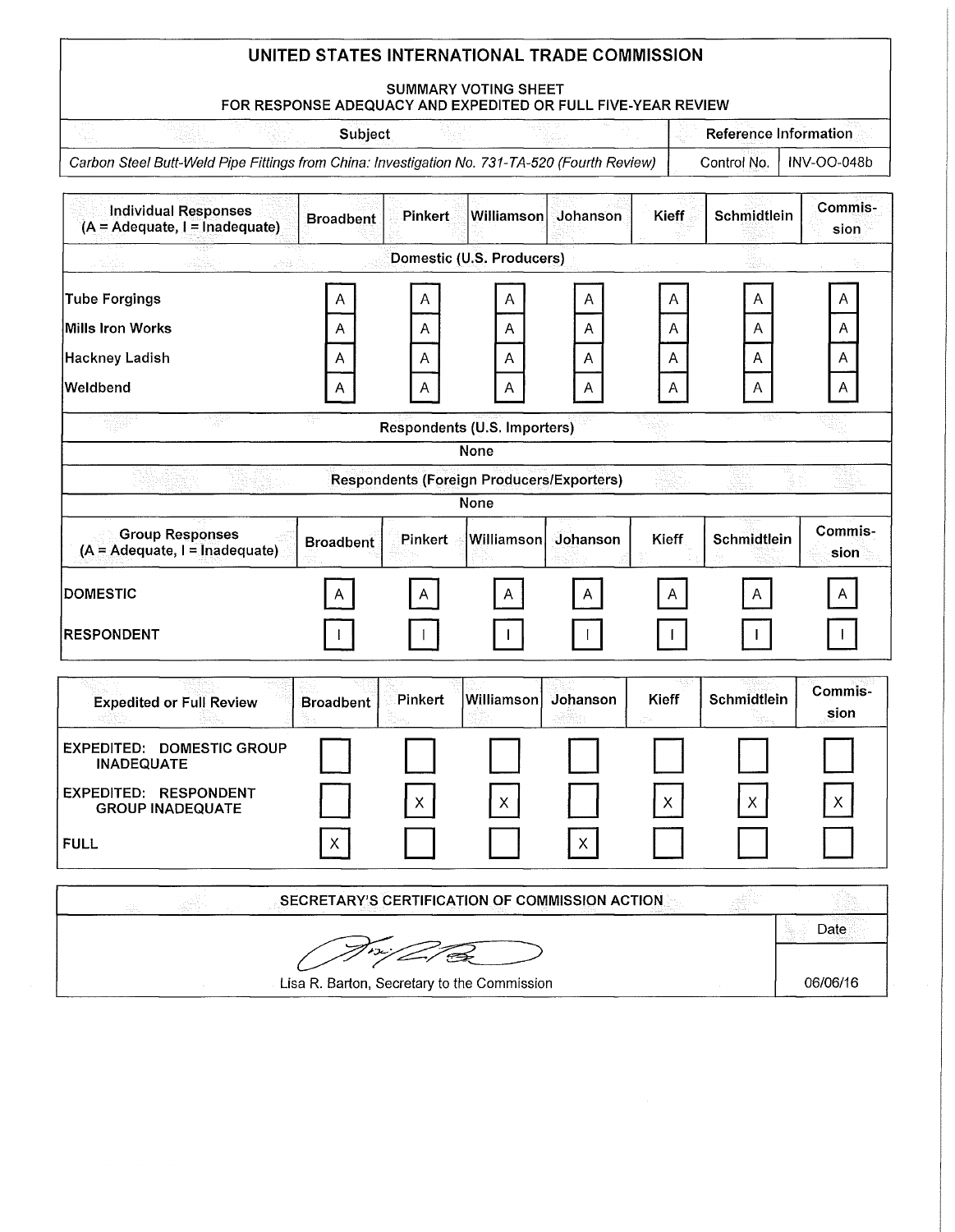### **SUMMARY VOTING SHEET FOR RESPONSE ADEQUACY AND EXPEDITED OR FULL FIVE-YEAR REVIEW**

| こうしょう しょくしゅく クライト・マーク<br>2호 연주 학급 등 하고 있다. 그 사람들이 그리고 있다. | Subject |                                                                                               | <b>Reference Information</b> |
|-----------------------------------------------------------|---------|-----------------------------------------------------------------------------------------------|------------------------------|
|                                                           |         | Carbon Steel Butt-Weld Pipe Fittings from Japan: Investigation No. 731-TA-309 (Fourth Review) | Control No.   INV-OO-048c    |

| <b>Individual Responses</b><br>$(A = Adequate, I = Indeeduate)$ | <b>Broadbent</b>                               | Pinkert | Williamson                                               | Johanson    | Kieff  | Schmidtlein  | Commis-<br>sion |
|-----------------------------------------------------------------|------------------------------------------------|---------|----------------------------------------------------------|-------------|--------|--------------|-----------------|
|                                                                 |                                                |         | Domestic (U.S. Producers)                                |             |        |              |                 |
| <b>Tube Forgings</b><br><b>Mills Iron Works</b>                 | A                                              |         | Α                                                        | A<br>A      | A<br>A | A<br>A       | A<br>A          |
| <b>Hackney Ladish</b>                                           | A<br>Α                                         | Α<br>Α  | Α<br>Α                                                   | Α           | A      | A            | Α               |
| Weldbend                                                        | Α                                              | А       | Α                                                        | A           | A      | A            | A               |
|                                                                 |                                                |         | Respondents (U.S. Importers)                             |             |        |              |                 |
|                                                                 |                                                |         | <b>None</b>                                              |             |        |              |                 |
| ы.                                                              |                                                |         | <b>Respondents (Foreign Producers/Exporters)</b><br>None |             |        |              |                 |
| <b>Group Responses</b><br>(A = Adequate, I = Inadequate)        | <b>Broadbent</b>                               | Pinkert | Williamson                                               | Johanson    | Kieff  | Schmidtlein  | Commis-<br>sion |
| <b>DOMESTIC</b>                                                 | $\overline{\mathsf{A}}$                        | A       | A                                                        | A           | A      | A            | $\mathsf A$     |
| <b>RESPONDENT</b>                                               |                                                |         |                                                          |             |        |              |                 |
| <b>Expedited or Full Review</b>                                 | <b>Broadbent</b>                               | Pinkert | Williamson                                               | Johanson    | Kieff  | Schmidtlein  | Commis-<br>sion |
| <b>EXPEDITED: DOMESTIC GROUP</b><br><b>INADEQUATE</b>           |                                                |         |                                                          |             |        |              |                 |
| EXPEDITED: RESPONDENT<br><b>GROUP INADEQUATE</b>                |                                                | X.      | X                                                        |             | X.     | $\mathsf{X}$ | X.              |
| <b>FULL</b>                                                     | X                                              |         |                                                          | $\mathsf X$ |        |              |                 |
|                                                                 | SECRETARY'S CERTIFICATION OF COMMISSION ACTION |         |                                                          |             |        |              |                 |
|                                                                 |                                                |         |                                                          |             |        |              | Date            |
|                                                                 | Lisa R. Barton, Secretary to the Commission    |         |                                                          |             |        |              | 06/06/16        |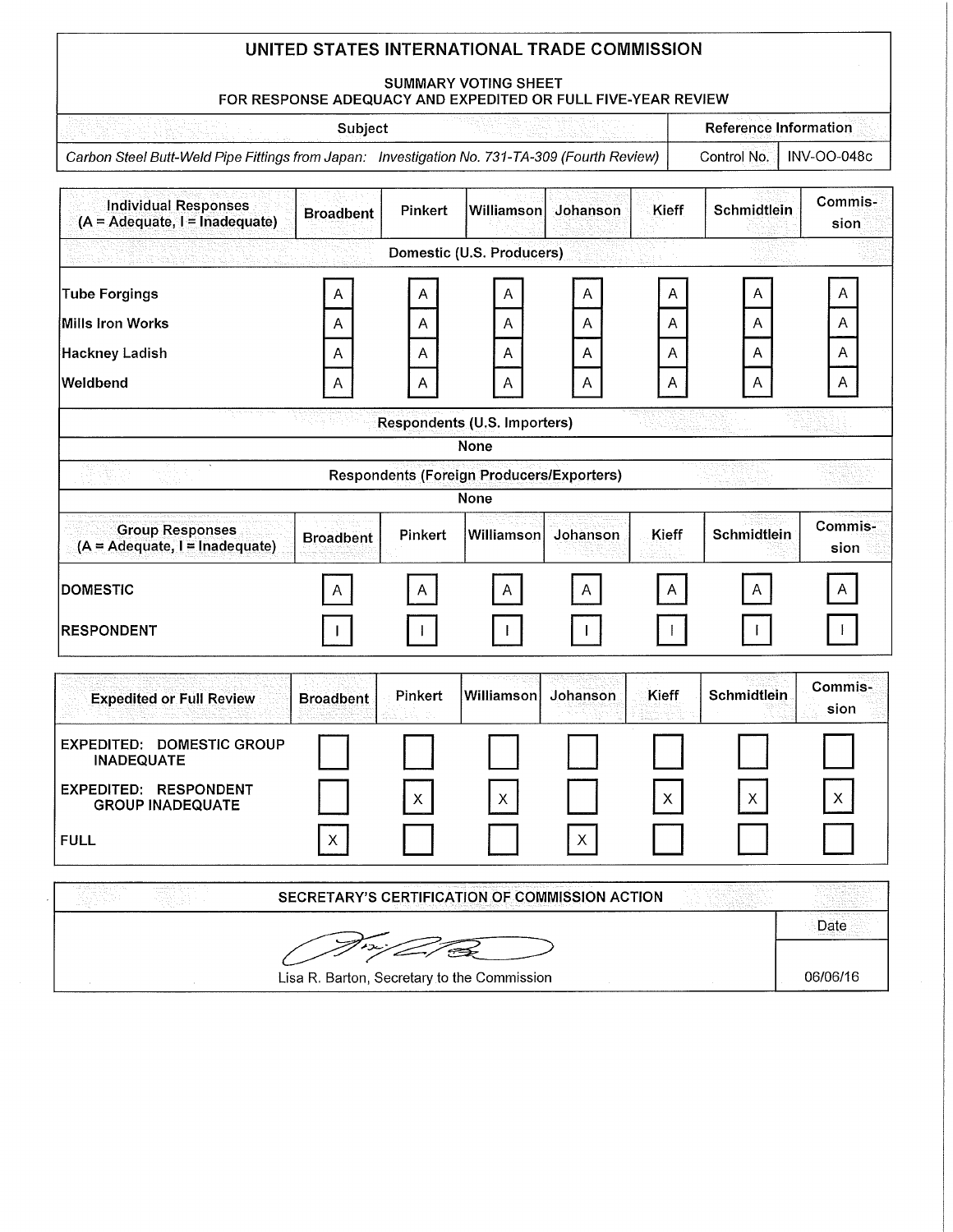#### **SUMMARY VOTING SHEET**

# **FOR RESPONSE ADEQUACY AND EXPEDITED OR FULL FIVE-YEAR REVIEW**

**Subject Reference Information Reference Information** 

Carbon Steel Butt-Weld Pipe Fittings from Taiwan: Investigation No. 731-TA-310 (Fourth Review) **Control No. | INV-OO-048d** 

| <b>Individual Responses</b><br>$(A = Adequate, I = Indeeduate)$          | <b>Broadbent</b>                               | Pinkert     | Williamson                                               | Johanson    | Kieff        | Schmidtlein | Commis-<br>sion |
|--------------------------------------------------------------------------|------------------------------------------------|-------------|----------------------------------------------------------|-------------|--------------|-------------|-----------------|
|                                                                          |                                                |             | Domestic (U.S. Producers)                                |             |              |             |                 |
| <b>Tube Forgings</b><br><b>Mills Iron Works</b><br><b>Hackney Ladish</b> | A<br>Α<br>A                                    | A<br>Α<br>Α | Α<br>Α<br>A                                              | A<br>Α<br>Α | A<br>A<br>A  | A<br>Α<br>Α | A<br>Α<br>Α     |
| Weldbend                                                                 | A                                              | A           | A                                                        | A           | A            | Α           | $\overline{A}$  |
|                                                                          |                                                |             | Respondents (U.S. Importers)<br><b>None</b>              |             |              |             |                 |
|                                                                          |                                                |             | <b>Respondents (Foreign Producers/Exporters)</b><br>None |             |              |             |                 |
| <b>Group Responses</b><br>$(A = Adequate, I = Indeeduate)$               | <b>Broadbent</b>                               | Pinkert     | Williamson                                               | Johanson    | Kieff        | Schmidtlein | Commis-<br>sion |
| <b>DOMESTIC</b>                                                          | A                                              | Α           | A                                                        | A           | A            | Α           | Α               |
| <b>RESPONDENT</b>                                                        |                                                |             |                                                          |             |              |             |                 |
| <b>Expedited or Full Review</b><br>an N                                  | <b>Broadbent</b>                               | Pinkert     | Williamson                                               | Johanson    | <b>Kieff</b> | Schmidtlein | Commis-<br>sion |
| <b>EXPEDITED: DOMESTIC GROUP</b><br><b>INADEQUATE</b>                    |                                                |             |                                                          |             |              |             |                 |
| EXPEDITED: RESPONDENT<br><b>GROUP INADEQUATE</b>                         |                                                | X           | X.                                                       |             | X.           | X.          | X.              |
| <b>FULL</b>                                                              | $\pmb{\times}$                                 |             |                                                          | $\mathsf X$ |              |             |                 |
|                                                                          | SECRETARY'S CERTIFICATION OF COMMISSION ACTION |             |                                                          |             |              |             |                 |
|                                                                          |                                                |             |                                                          |             |              |             | Date            |
|                                                                          | Lisa R. Barton, Secretary to the Commission    |             |                                                          |             |              |             | 06/06/16        |